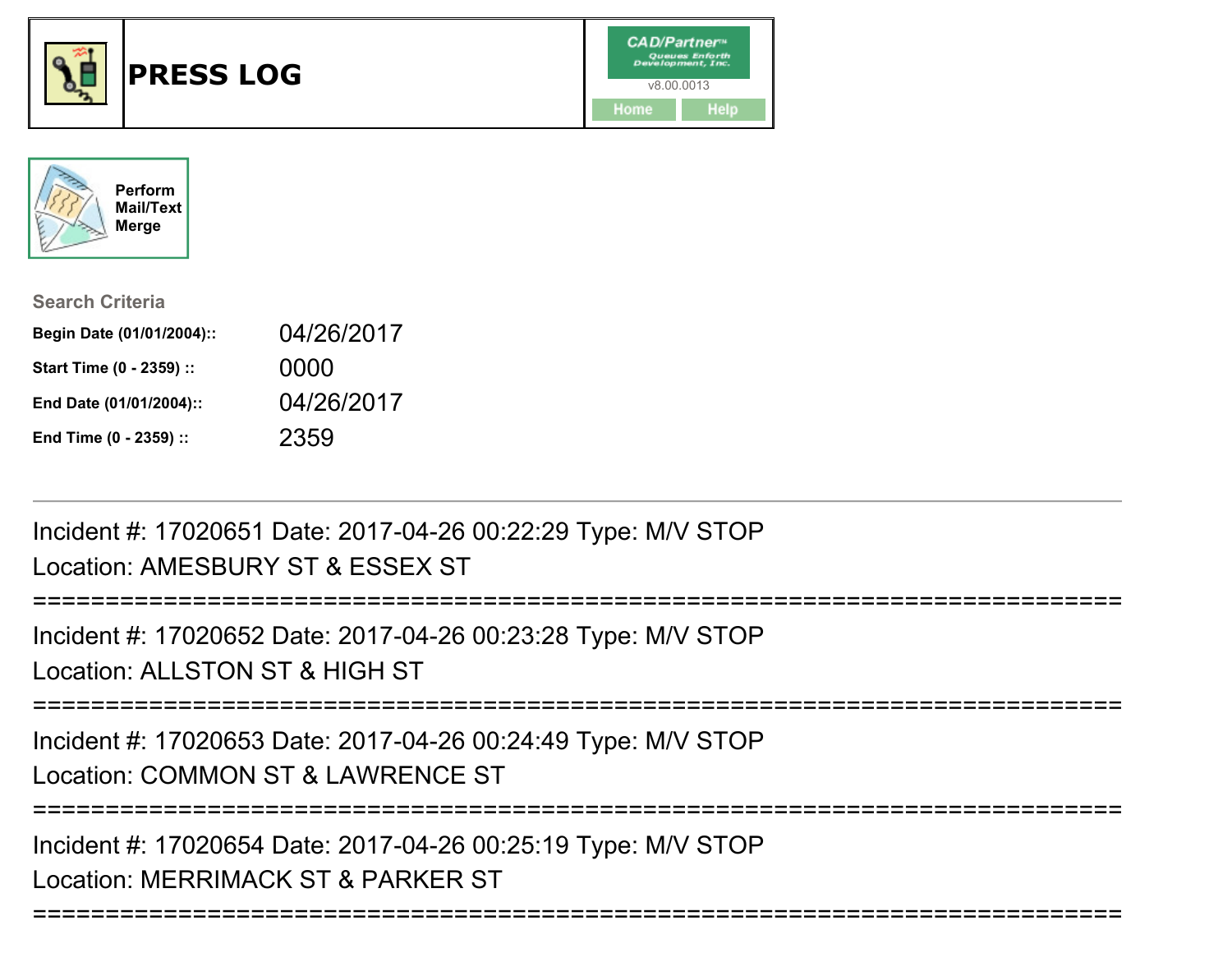Incident #: 17020655 Date: 2017-04-26 00:26:03 Type: M/V STOPLocation: MARKET ST & S UNION ST

===========================================================================

Incident #: 17020656 Date: 2017-04-26 00:26:35 Type: M/V STOPLocation: AMESBURY ST & ESSEX ST

===========================================================================

Incident #: 17020657 Date: 2017-04-26 00:27:08 Type: M/V STOPLocation: HAVERHILL ST & JACKSON ST

===========================================================================

Incident #: 17020658 Date: 2017-04-26 00:27:47 Type: M/V STOP

Location: AMESBURY ST & ESSEX ST

===========================================================================

Incident #: 17020659 Date: 2017-04-26 00:31:51 Type: MEDIC SUPPORTLocation: 75 CAMBRIDGE ST FL 1

===========================================================================

Incident #: 17020660 Date: 2017-04-26 01:10:16 Type: GENERAL SERVLocation: VIP AUTO PARTS / 90 WINTHROP AV

===========================================================================

Incident #: 17020661 Date: 2017-04-26 01:20:32 Type: SPECIAL CHECKLocation: 600 ESSEX ST

===========================================================================

Incident #: 17020662 Date: 2017-04-26 01:33:50 Type: BUILDING CHKLocation: 700 ESSEX ST

=========================

Incident #: 17020663 Date: 2017-04-26 01:36:50 Type: M/V STOPLocation: 205 BROADWAY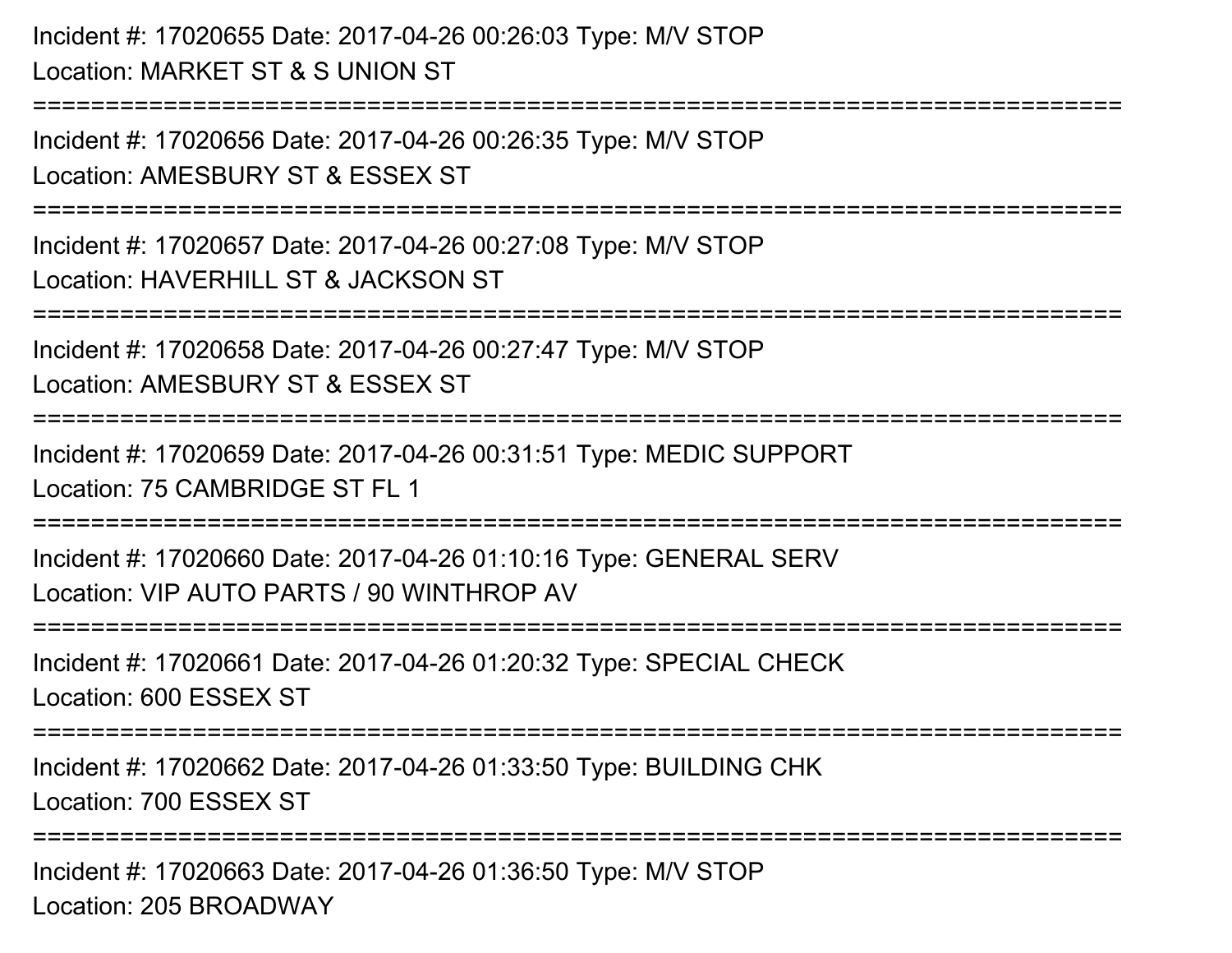Location: NEWTON ST & SALEM ST

===========================================================================Incident #: 17020665 Date: 2017-04-26 02:08:37 Type: BUILDING CHKLocation: 172 PARKER ST===========================================================================Incident #: 17020666 Date: 2017-04-26 02:22:13 Type: M/V STOPLocation: AMESBURY ST & HAVERHILL ST ===========================================================================Incident #: 17020667 Date: 2017-04-26 02:23:12 Type: M/V STOPLocation: BROADWAY & VALLEY ST ===========================================================================Incident #: 17020668 Date: 2017-04-26 03:07:40 Type: M/V STOPLocation: COMMONWEALTH DR ===========================================================================Incident #: 17020669 Date: 2017-04-26 03:40:35 Type: M/V STOPLocation: E HAVERHILL ST & HOFFMAN AV===========================================================================Incident #: 17020670 Date: 2017-04-26 03:41:13 Type: M/V STOPLocation: LAWRENCE ST & PARK ST===========================================================================Incident #: 17020671 Date: 2017-04-26 03:53:11 Type: BUILDING CHKLocation: 600 ESSEX ST===========================================================================Incident #: 17020672 Date: 2017-04-26 03:53:38 Type: M/V STOP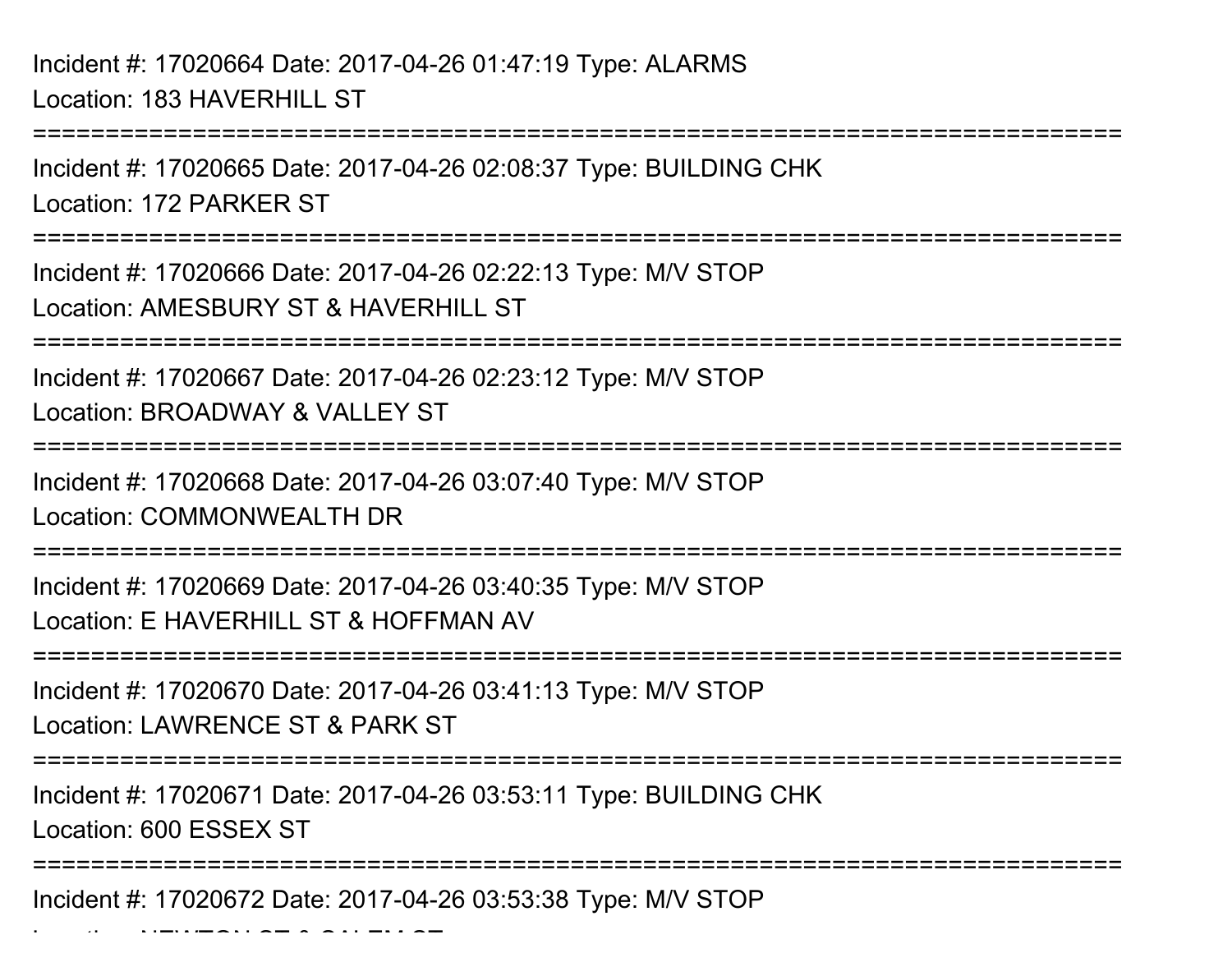Incident #: 17020673 Date: 2017-04-26 03:54:40 Type: M/V STOPLocation: AMESBURY ST & ESSEX ST

===========================================================================

===========================================================================

Incident #: 17020674 Date: 2017-04-26 03:55:34 Type: BUILDING CHKLocation: 700 ESSEX ST

===========================================================================

Incident #: 17020675 Date: 2017-04-26 04:01:22 Type: BUILDING CHKLocation: 101 AMESBURY ST

===========================================================================

Incident #: 17020676 Date: 2017-04-26 04:08:30 Type: BUILDING CHKLocation: LAWRENCE FOOD MART / 271 LAWRENCE ST

===========================================================================

Incident #: 17020677 Date: 2017-04-26 04:18:43 Type: M/V STOP

Location: ABBOTT ST & PARKER ST

===========================================================================

Incident #: 17020678 Date: 2017-04-26 04:20:22 Type: BUILDING CHKLocation: 172 PARKER ST

===========================================================================

Incident #: 17020679 Date: 2017-04-26 04:20:50 Type: M/V STOPLocation: BLAKELIN ST & MANCHESTER ST

===========================================================================

===========================================================================

Incident #: 17020680 Date: 2017-04-26 04:43:22 Type: M/V STOP

Location: ANDOVER ST & BEACON ST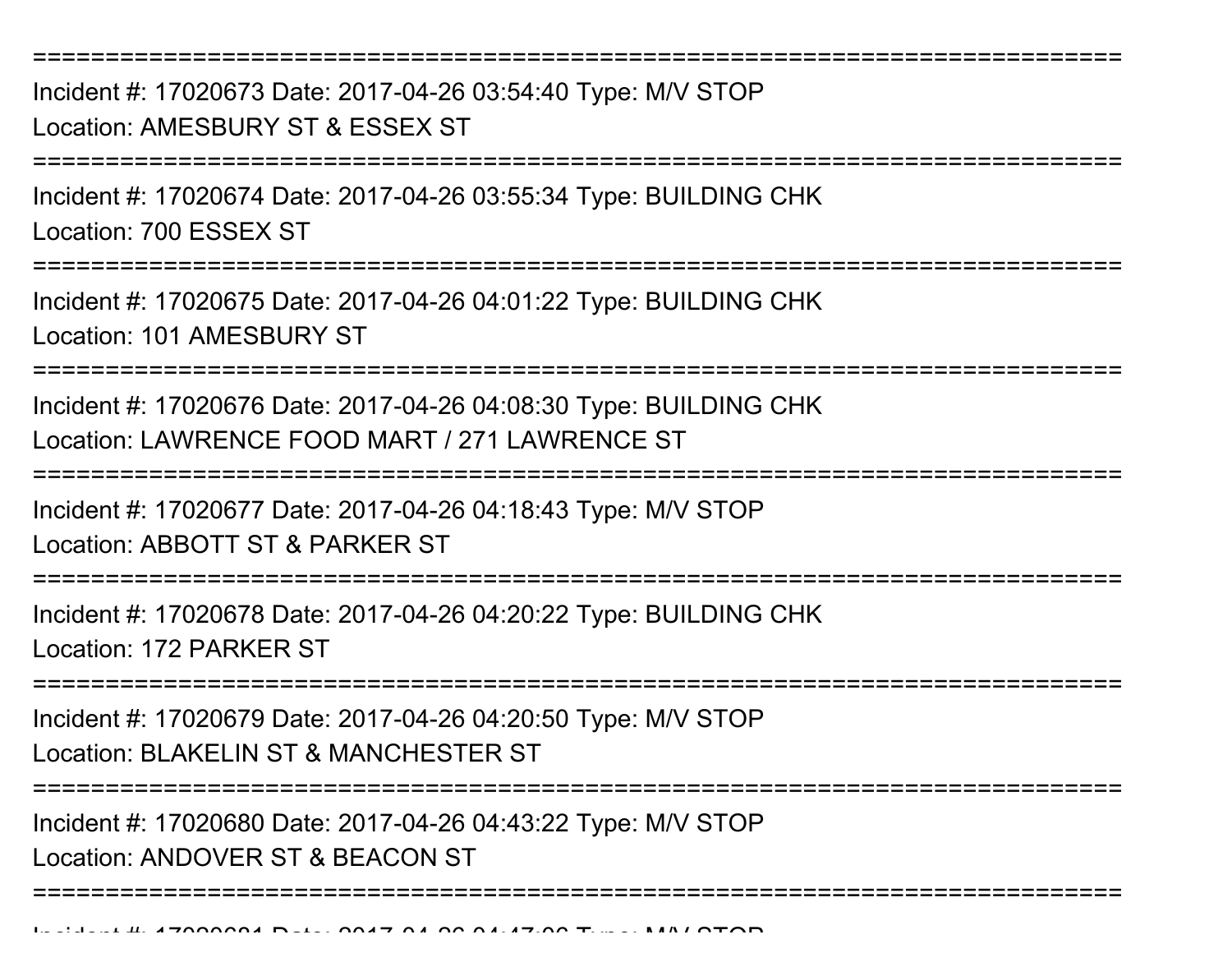Location: ESSEX ST & NEWBURY ST

===========================================================================

Incident #: 17020682 Date: 2017-04-26 04:54:23 Type: BUILDING CHKLocation: TONYS LIQUOR / 128 NEWBURY ST

===========================================================================

Incident #: 17020683 Date: 2017-04-26 05:19:06 Type: CK WELL BEINGLocation: 294 SALEM ST

===========================================================================

Incident #: 17020684 Date: 2017-04-26 07:13:58 Type: M/V STOP

Location: 187 BROADWAY

===========================================================================

Incident #: 17020685 Date: 2017-04-26 07:32:34 Type: DOMESTIC/PROGLocation: 107 GARDEN ST #3R

===========================================================================

Incident #: 17020686 Date: 2017-04-26 07:35:20 Type: CLOSE STREETLocation: AMHERST ST & ANDOVER ST

===========================================================================

Incident #: 17020687 Date: 2017-04-26 07:35:23 Type: AUTO ACC/NO PILocation: WILLOW & LAWRENCE

===========================================================================

Incident #: 17020688 Date: 2017-04-26 08:12:27 Type: ABAND MV

Location: 35 ABBOTT ST

===========================================================================

===========================================================================

Incident #: 17020689 Date: 2017-04-26 09:06:32 Type: AUTO ACC/NO PILocation: 223 WINTHROP AV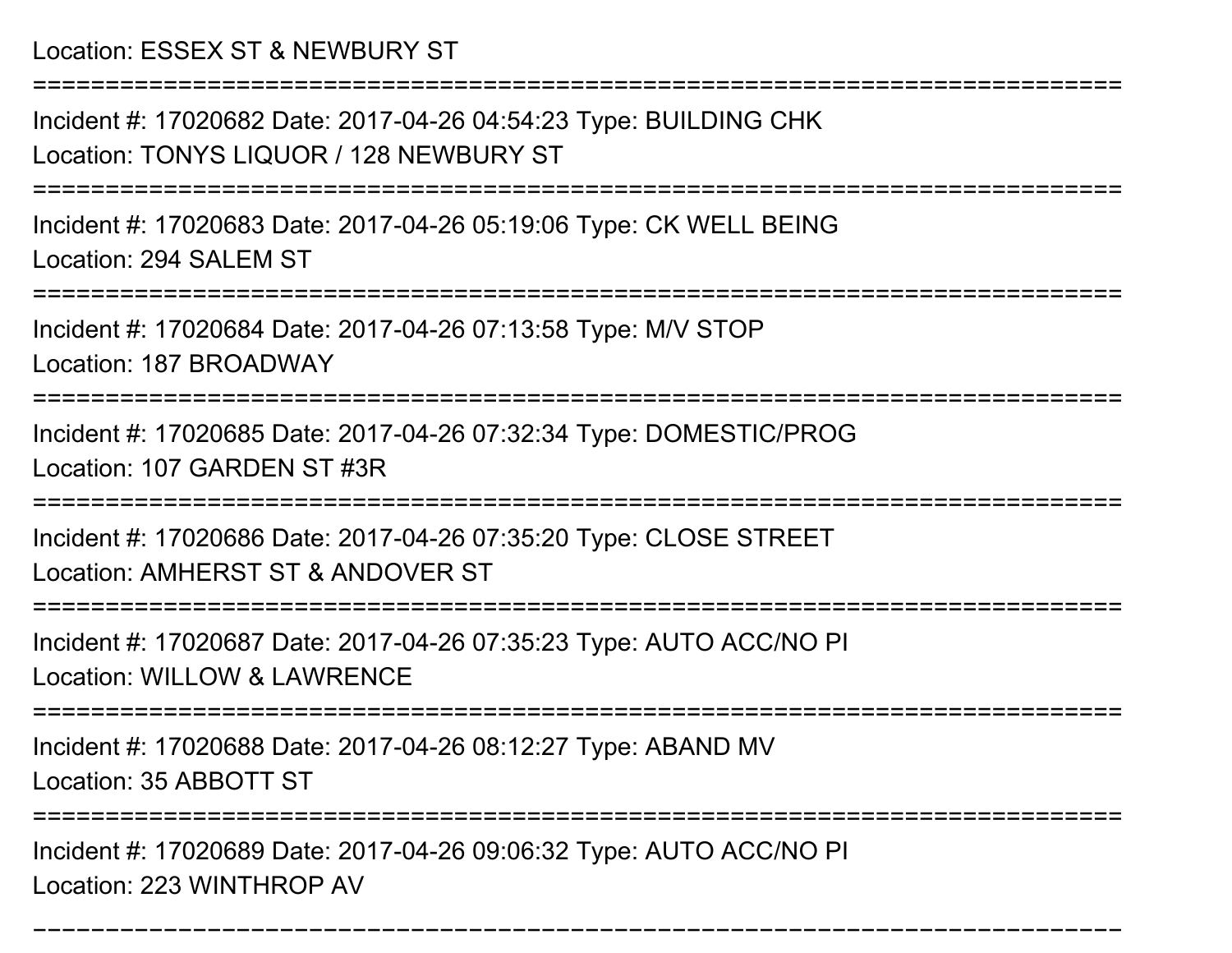Incident #: 17020690 Date: 2017-04-26 09:09:23 Type: UNWANTEDGUESTLocation: 80 BAILEY ST FL 1

Incident #: 17020691 Date: 2017-04-26 09:26:23 Type: M/V STOPLocation: MYRTLE ST & WALNUT ST

===========================================================================

===========================================================================

Incident #: 17020692 Date: 2017-04-26 09:30:48 Type: M/V STOPLocation: 235 BROADWAY

===========================================================================

Incident #: 17020693 Date: 2017-04-26 09:47:36 Type: TRESPASSINGLocation: 41 BERKELEY ST

===========================================================================

Incident #: 17020694 Date: 2017-04-26 09:51:06 Type: EXTRA SURVEIL

Location: 173 PARKER ST

===========================================================================

Incident #: 17020695 Date: 2017-04-26 09:57:23 Type: M/V STOP

Location: LOWELL ST & MORTON ST

===========================================================================

Incident #: 17020696 Date: 2017-04-26 09:57:41 Type: 209A/SERVELocation: 103 HAVERHILL ST

===========================================================================

Incident #: 17020697 Date: 2017-04-26 10:01:01 Type: LIC PLATE STOLocation: 8 WILLOUGHBY ST

===========================================================================

Incident #: 17020698 Date: 2017-04-26 10:16:46 Type: ALARMSLocation: 296 LOWELL ST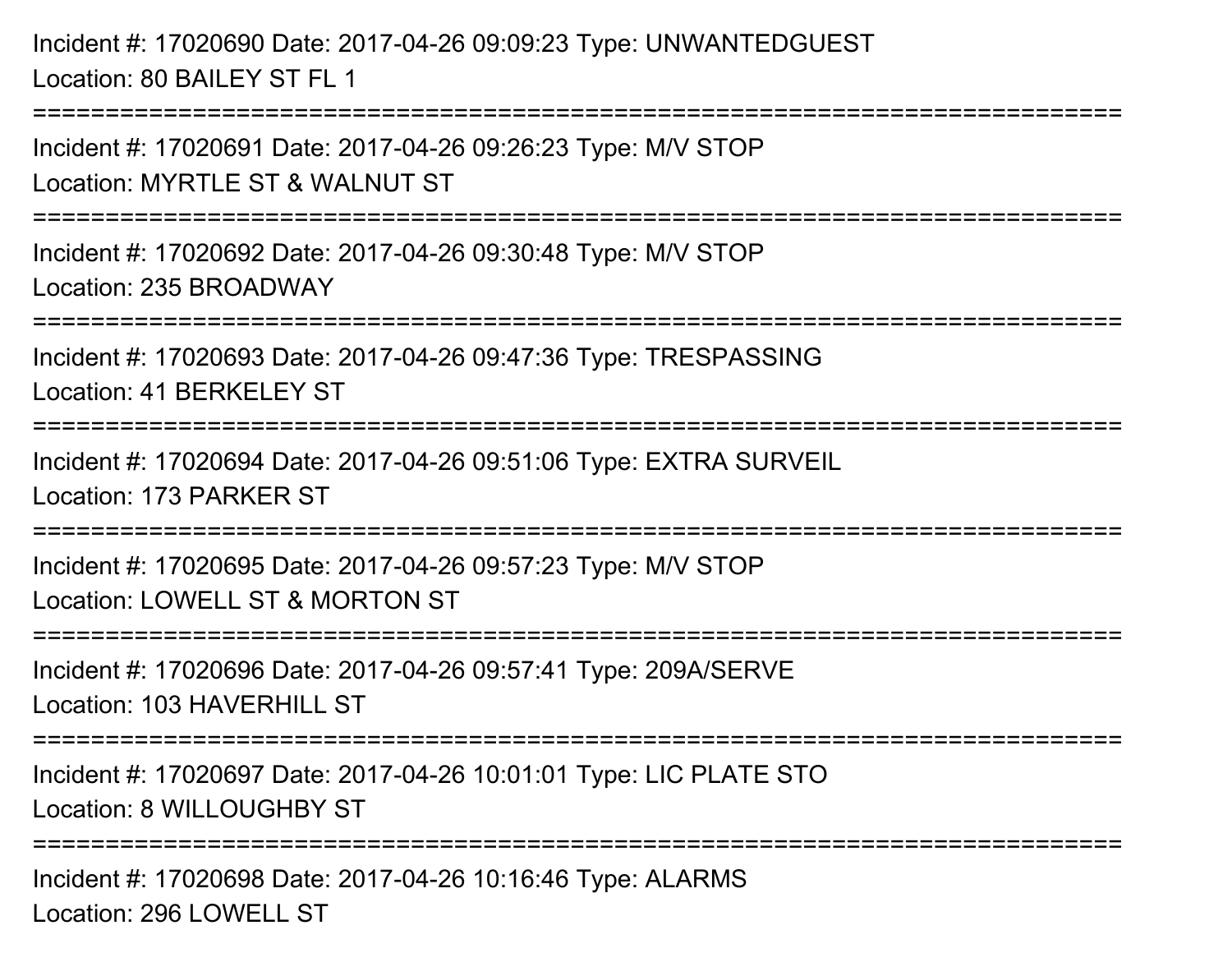Incident #: 17020699 Date: 2017-04-26 10:17:57 Type: KEEP PEACELocation: 167 WILLOW ST #3

===========================================================================

===========================================================================

Incident #: 17020700 Date: 2017-04-26 10:20:58 Type: ALARMSLocation: 421 S BROADWAY

===========================================================================

Incident #: 17020701 Date: 2017-04-26 10:23:12 Type: SUS PERS/MVLocation: 33 STATE ST

===========================================================================

Incident #: 17020702 Date: 2017-04-26 10:31:40 Type: INVEST CONTLocation: 25 MIDDLEBURY ST

===========================================================================

Incident #: 17020703 Date: 2017-04-26 10:37:43 Type: M/V STOP

Location: 99 AMES ST

===========================================================================

Incident #: 17020704 Date: 2017-04-26 10:37:48 Type: DOMESTIC/PROGLocation: 294 SALEM ST FL 3RD

===========================================================================

Incident #: 17020705 Date: 2017-04-26 10:49:18 Type: SUS PERS/MVLocation: 57 BROMFIFLD ST

===========================================================================

Incident #: 17020706 Date: 2017-04-26 10:54:20 Type: TOW/REPOSSEDLocation: 1 COMMONWEALTH DR

===========================================================================

Incident #: 17020707 Date: 2017-04-26 11:04:48 Type: NOTIFICATION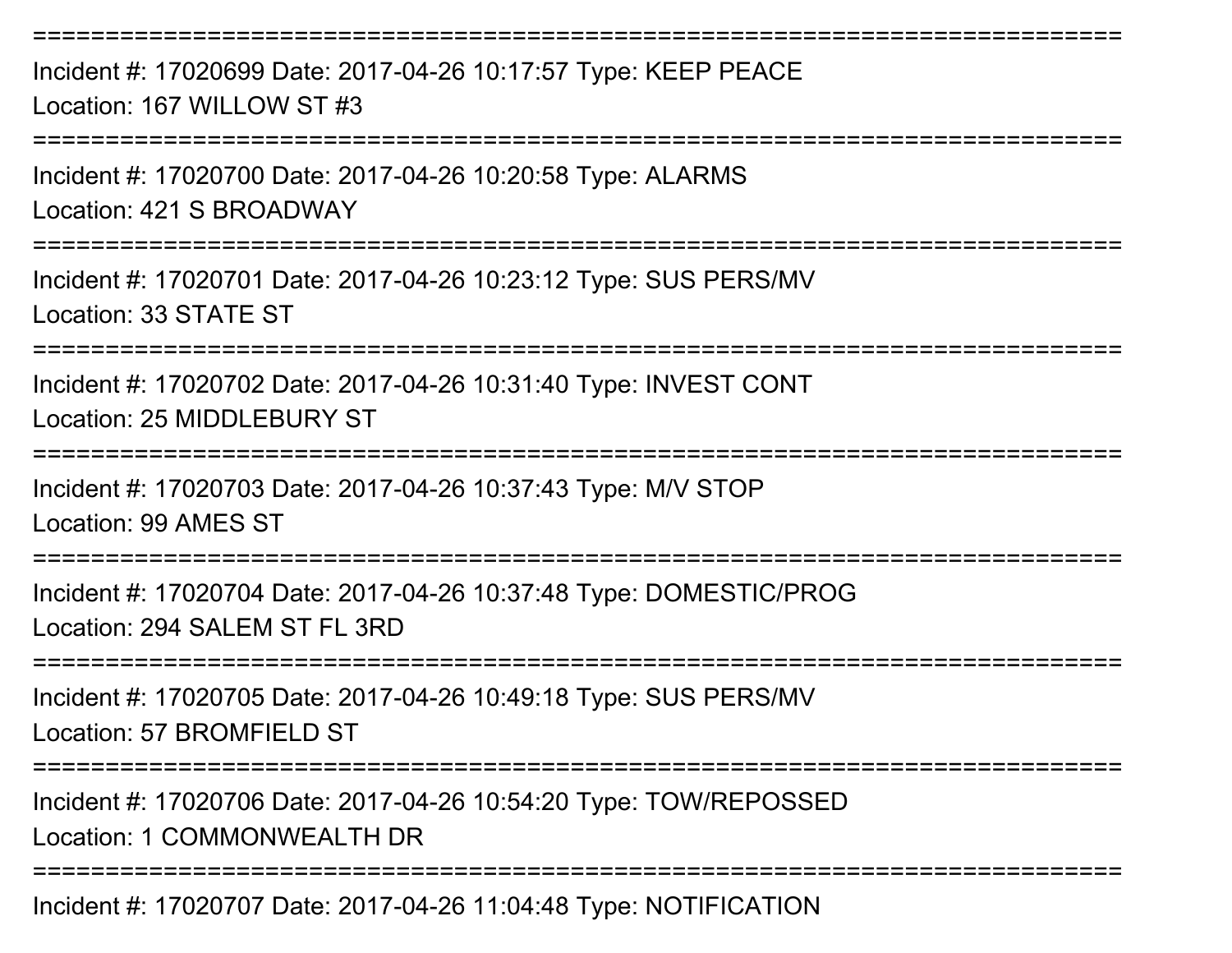Incident #: 17020708 Date: 2017-04-26 11:19:16 Type: M/V STOPLocation: MARKET ST & S UNION ST

===========================================================================

===========================================================================

Incident #: 17020709 Date: 2017-04-26 11:19:46 Type: TOW OF M/VLocation: 11 PLEASANT TER

===========================================================================

Incident #: 17020710 Date: 2017-04-26 11:20:13 Type: ABAND MVLocation: 60 KENT ST

===========================================================================

Incident #: 17020711 Date: 2017-04-26 11:27:02 Type: AUTO ACC/NO PILocation: 280 MERRIMACK ST

===========================================================================

Incident #: 17020712 Date: 2017-04-26 11:42:11 Type: M/V STOPLocation: BROADWAY & CROSS ST

===========================================================================

Incident #: 17020713 Date: 2017-04-26 11:44:50 Type: WARRANT SERVELocation: 274 E HAVERHILL ST #24

===========================================================================

Incident #: 17020714 Date: 2017-04-26 11:50:35 Type: AUTO ACC/NO PI

Location: S BROADWAY & SALEM ST

Incident #: 17020716 Date: 2017

===========================================================================

Incident #: 17020715 Date: 2017-04-26 11:59:13 Type: SUS PERS/MVLocation: 10 WINSLOW PL

===========================================================================

<sup>04</sup> 26 12:08:33 Type: M/V STOP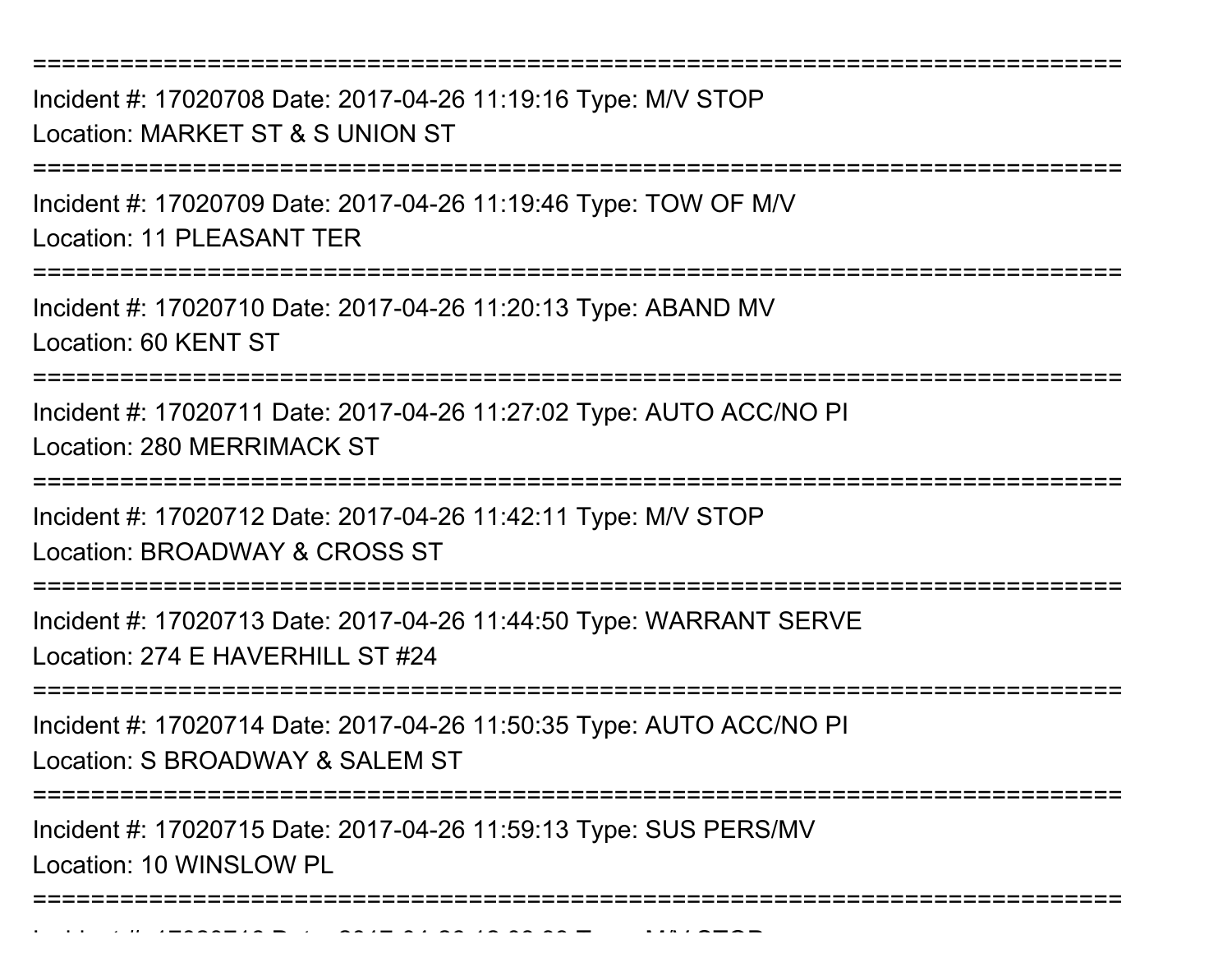## Location: ABBOTT ST & S UNION ST

Incident #: 17020717 Date: 2017-04-26 12:17:06 Type: WARRANT SERVELocation: AMES ST & PROVIDENCE ST

===========================================================================

===========================================================================

Incident #: 17020718 Date: 2017-04-26 12:40:34 Type: AUTO ACC/NO PILocation: HAVERHILL ST & UNION ST

===========================================================================

Incident #: 17020719 Date: 2017-04-26 12:43:17 Type: STOLEN PROPLocation: CVS PHARMACY / 205 S BROADWAY

===========================================================================

Incident #: 17020720 Date: 2017-04-26 12:55:16 Type: M/V STOPLocation: BRADFORD ST & BROADWAY

===========================================================================

Incident #: 17020721 Date: 2017-04-26 13:01:19 Type: B&E/PASTLocation: LAWLOR SCHOOL / 4 LEXINGTON ST

===========================================================================

Incident #: 17020722 Date: 2017-04-26 13:02:25 Type: SUS PERS/MVLocation: 425 ESSEX ST

===========================================================================

Incident #: 17020723 Date: 2017-04-26 13:14:57 Type: M/V STOPLocation: MERRIMACK ST & PARKER ST

===========================================================================

Incident #: 17020724 Date: 2017-04-26 13:22:44 Type: SUS PERS/MVLocation: 51 ESSEX ST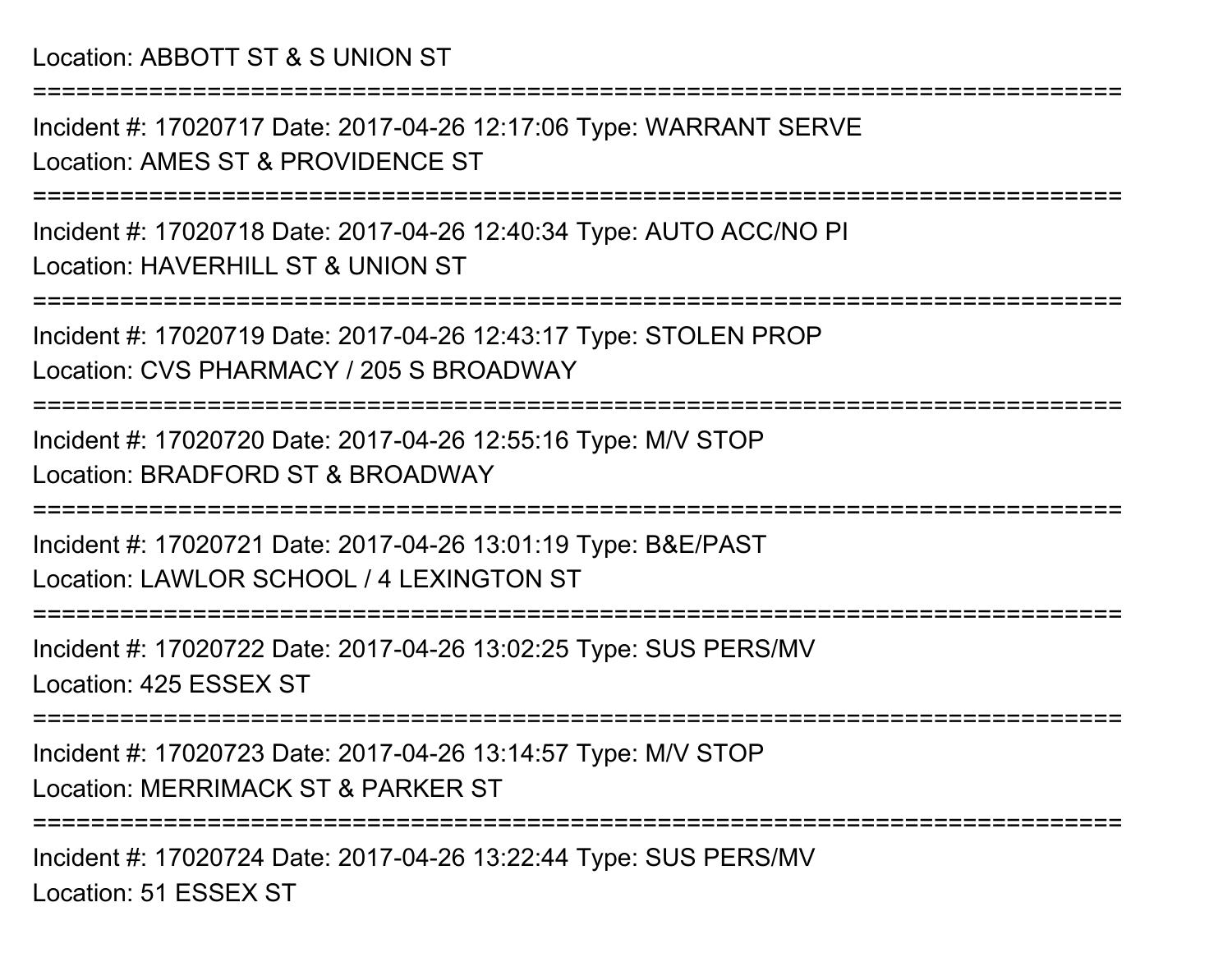Incident #: 17020725 Date: 2017-04-26 13:28:58 Type: 209A/SERVELocation: 7 FOREST ST

Incident #: 17020727 Date: 2017-04-26 13:29:08 Type: STOLEN PROPLocation: 242 MT VERNON ST

===========================================================================

===========================================================================

Incident #: 17020726 Date: 2017-04-26 13:38:18 Type: M/V STOPLocation: ANDOVER ST & S BROADWAY

===========================================================================

Incident #: 17020728 Date: 2017-04-26 13:39:49 Type: 209A/SERVE

Location: 340 HAVERHILL ST #4

===========================================================================

Incident #: 17020729 Date: 2017-04-26 13:41:58 Type: M/V STOP

Location: 2 YALE ST

===========================================================================

Incident #: 17020730 Date: 2017-04-26 13:44:41 Type: INVEST CONTLocation: 117 WILLOW ST FL 3

===========================================================================

Incident #: 17020731 Date: 2017-04-26 13:45:21 Type: INVEST CONTLocation: WEATHERBEE SCHOOL / 75 NEWTON ST

===========================================================================

Incident #: 17020732 Date: 2017-04-26 13:56:05 Type: INVEST CONT

Location: 25 MIDDL FBURY ST

===========================================================================

Incident #: 17020733 Date: 2017-04-26 14:04:55 Type: INVEST CONT

Location: 57 DADTMOUTH CT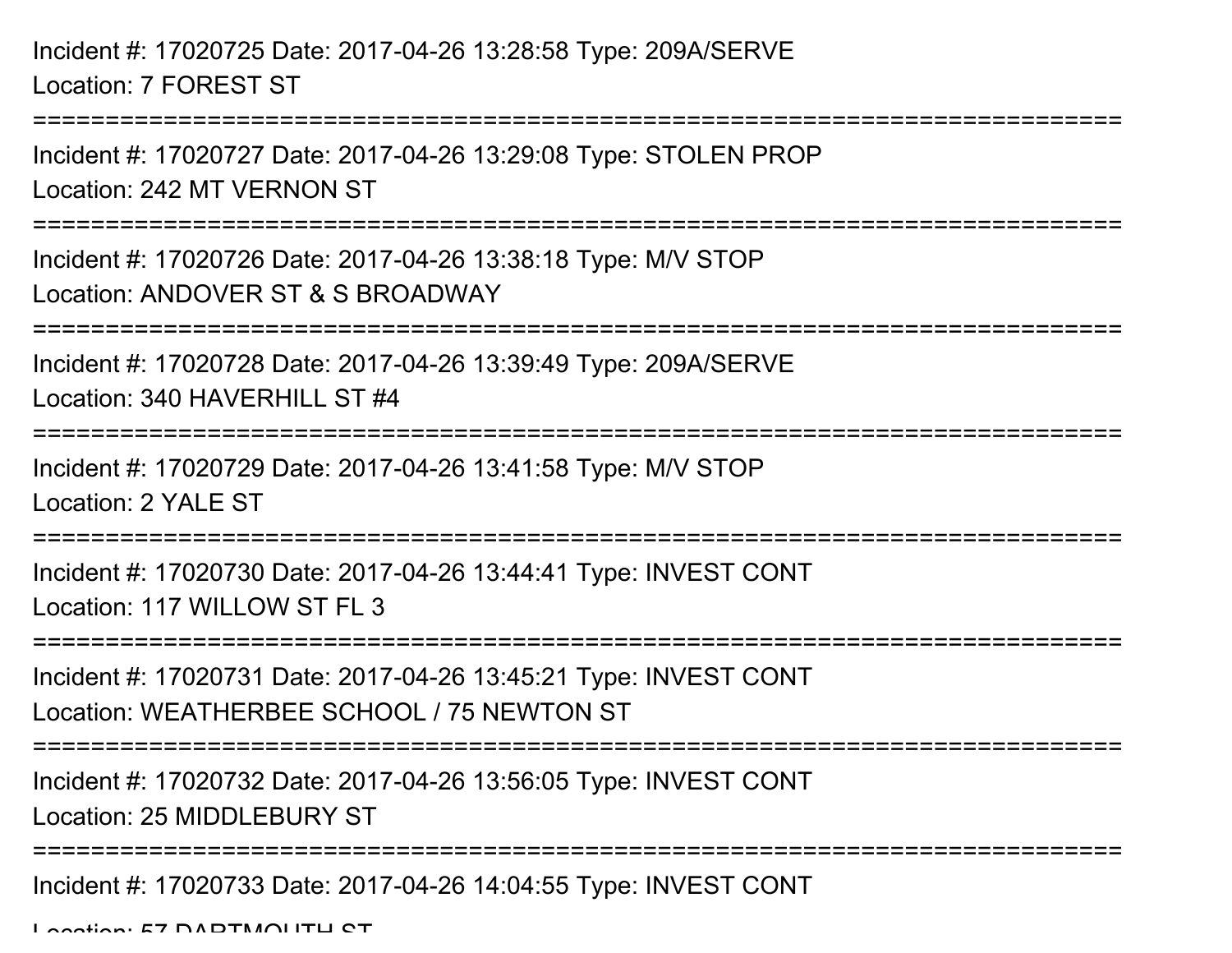===========================================================================Incident #: 17020734 Date: 2017-04-26 14:05:36 Type: M/V STOPLocation: LAWRENCE ST & OAK ST===========================================================================Incident #: 17020735 Date: 2017-04-26 14:06:45 Type: B&E/PROGLocation: 66 BENNINGTON ST FL 1===========================================================================Incident #: 17020736 Date: 2017-04-26 14:08:37 Type: AUTO ACC/NO PILocation: 25 MARSTON ST===========================================================================Incident #: 17020737 Date: 2017-04-26 14:35:47 Type: 209A/SERVELocation: 39 FALMOUTH ST===========================================================================Incident #: 17020738 Date: 2017-04-26 14:41:58 Type: SUS PERS/MVLocation: 341 MERRIMACK ST===========================================================================Incident #: 17020739 Date: 2017-04-26 14:53:01 Type: SUS PERS/MVLocation: 121 UNION ST FL 3RD===========================================================================Incident #: 17020740 Date: 2017-04-26 15:03:32 Type: GENERAL SERVLocation: 76 WESLEY ST===========================================================================Incident #: 17020741 Date: 2017-04-26 15:11:22 Type: M/V STOPLocation: FRANKLIN ST & LOWELL ST ===========================================================================

Incident #: 17020742 Date: 2017-04-26 15:13:46 Type: M/V STOP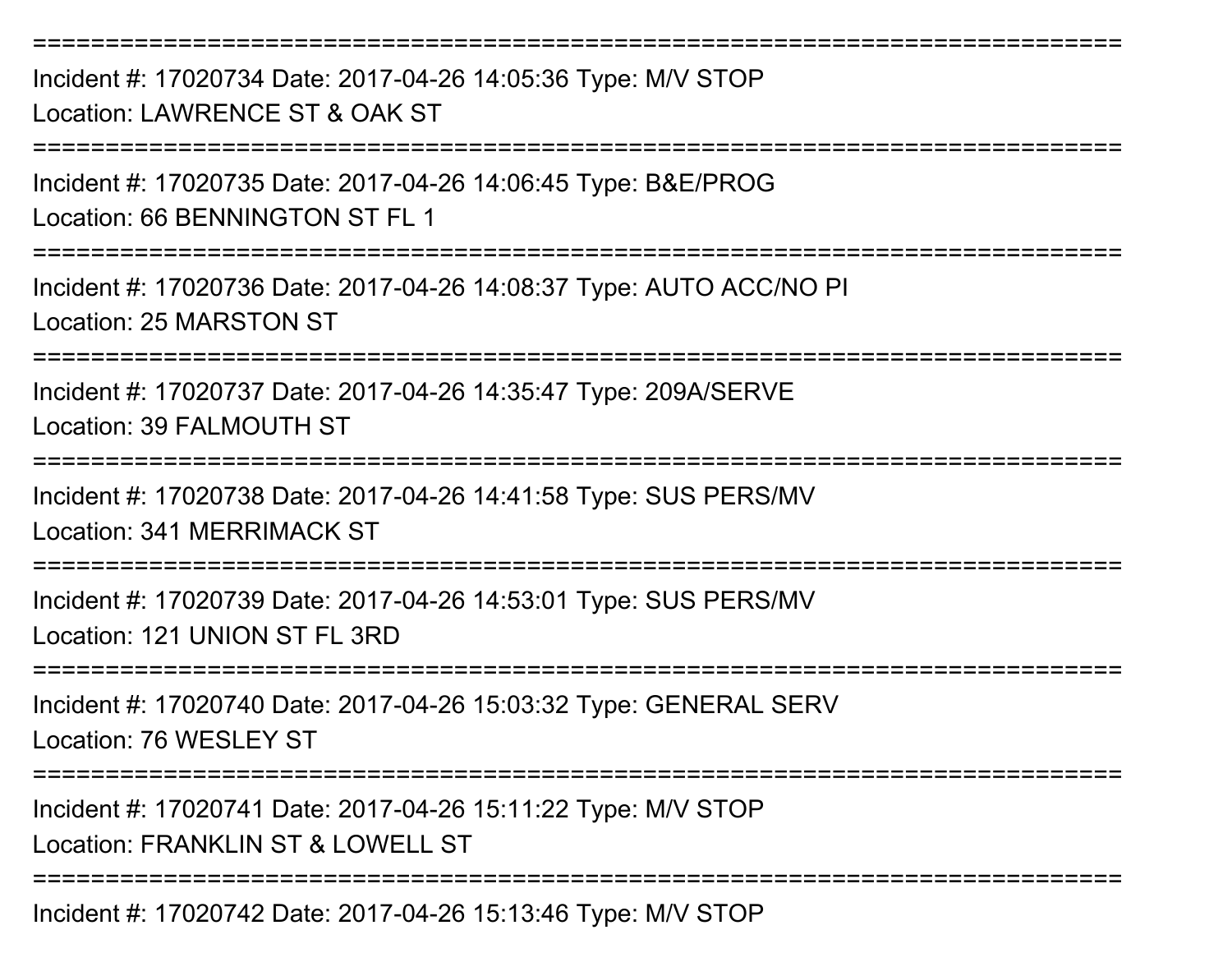Location: GRAFTON ST & S UNION ST===========================================================================Incident #: 17020743 Date: 2017-04-26 15:17:38 Type: M/V STOPLocation: FRANKLIN ST & LOWELL ST ===========================================================================Incident #: 17020744 Date: 2017-04-26 15:22:27 Type: M/V STOPLocation: FRANKLIN ST & LOWELL ST===========================================================================Incident #: 17020745 Date: 2017-04-26 15:23:37 Type: M/V STOPLocation: CAMBRIDGE ST & WINTHROP AV===========================================================================Incident #: 17020746 Date: 2017-04-26 15:24:52 Type: AUTO ACC/PILocation: MARSTON ST & STORROW ST===========================================================================Incident #: 17020747 Date: 2017-04-26 15:26:44 Type: 209A/SERVELocation: 26 ABBOTT ST===========================================================================Incident #: 17020748 Date: 2017-04-26 15:26:52 Type: SUS PERS/MVLocation: 35 ABBOTT ST===========================================================================Incident #: 17020749 Date: 2017-04-26 15:29:34 Type: M/V STOPLocation: BROADWAY & LOWELL ST ===========================================================================Incident #: 17020750 Date: 2017-04-26 15:36:22 Type: M/V STOPLocation: CAMBRIDGE ST & WINTHROP AV

===========================================================================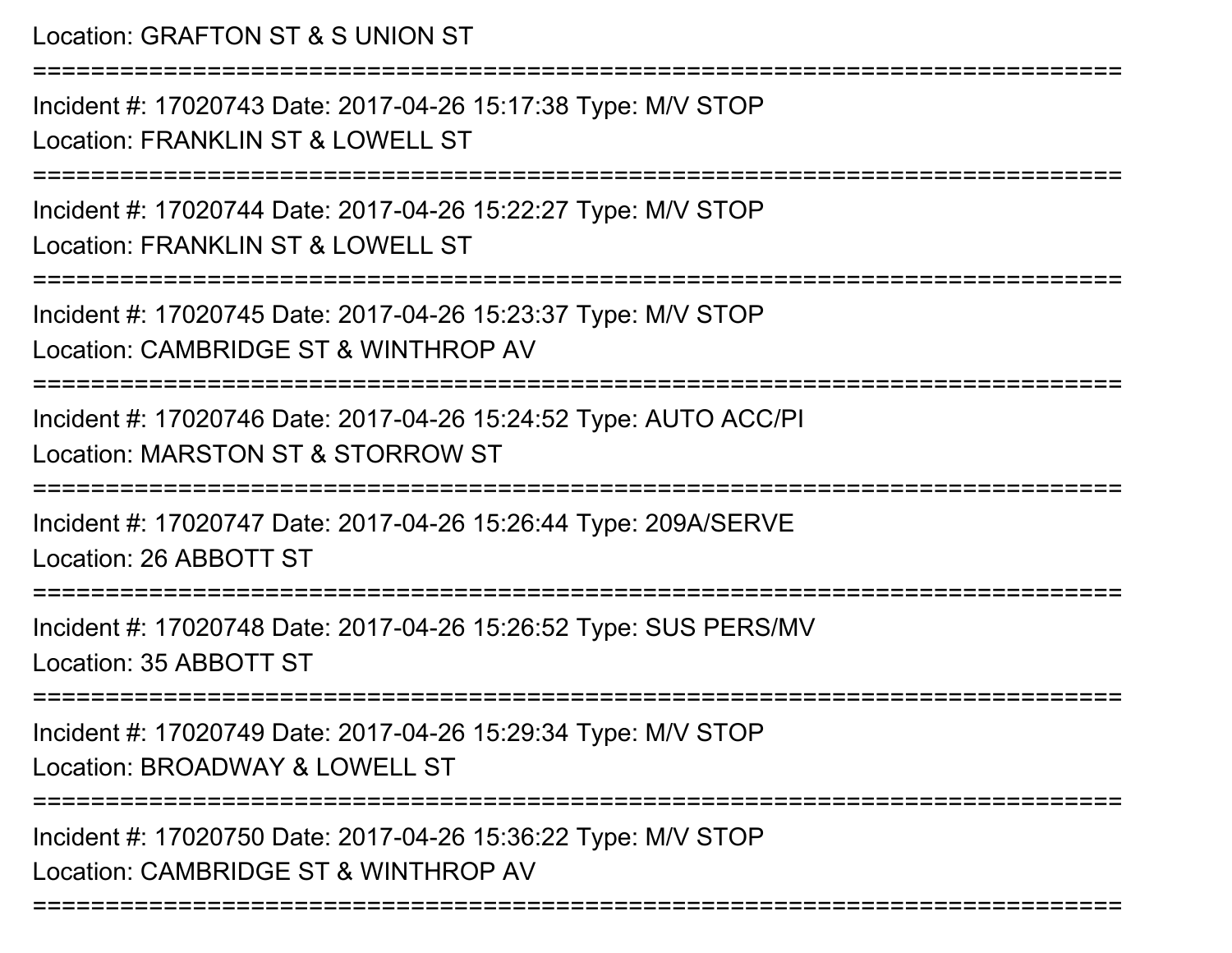## Location: CENTRAL BRIDGE

===========================================================================Incident #: 17020752 Date: 2017-04-26 15:46:22 Type: M/V STOPLocation: CENTRAL BR ===========================================================================Incident #: 17020753 Date: 2017-04-26 15:49:15 Type: M/V STOPLocation: CENTRAL BRIDGE===========================================================================Incident #: 17020754 Date: 2017-04-26 15:50:08 Type: M/V STOPLocation: GREENFIELD ST & LORING ST===========================================================================Incident #: 17020755 Date: 2017-04-26 15:51:03 Type: M/V STOPLocation: BROADWAY & ESSEX ST===========================================================================Incident #: 17020756 Date: 2017-04-26 15:51:39 Type: M/V STOPLocation: CENTRAL BRIDGE===========================================================================Incident #: 17020757 Date: 2017-04-26 15:52:03 Type: M/V STOPLocation: BROADWAY & VALLEY ST===========================================================================Incident #: 17020758 Date: 2017-04-26 15:53:05 Type: M/V STOPLocation: PLAZA 114===========================================================================Incident #: 17020759 Date: 2017-04-26 15:55:39 Type: M/V STOP

Location: GREENFIELD ST & SHAWSHEEN RD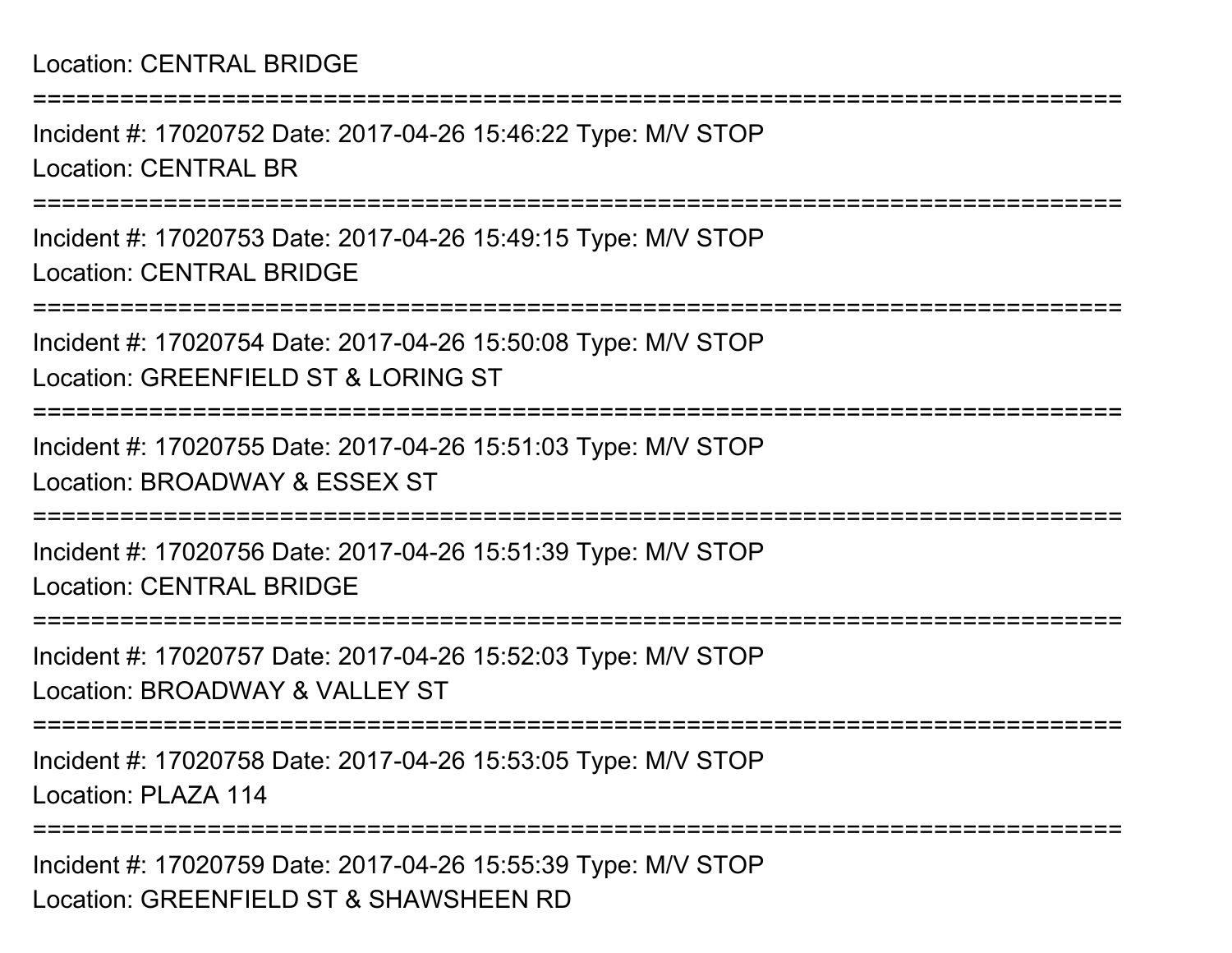===========================================================================Incident #: 17020762 Date: 2017-04-26 16:00:12 Type: ALARM/BURGLocation: 60 BELMONT ST===========================================================================Incident #: 17020761 Date: 2017-04-26 16:00:46 Type: M/V STOPLocation: CHICKERING ST & WINTHROP AV===========================================================================Incident #: 17020763 Date: 2017-04-26 16:01:03 Type: M/V STOPLocation: CENTRAL BRIDGE===========================================================================Incident #: 17020765 Date: 2017-04-26 16:01:40 Type: MEDIC SUPPORTLocation: 158 BOXFORD ST============================= Incident #: 17020764 Date: 2017-04-26 16:01:50 Type: HIT & RUN M/VLocation: 77 SPRINGFIFLD ST ===========================================================================Incident #: 17020766 Date: 2017-04-26 16:02:28 Type: M/V STOPLocation: ABBOTT ST & PARKER ST===========================================================================Incident #: 17020767 Date: 2017-04-26 16:04:32 Type: DRUG OVERDOSELocation: 700 ESSEX ST

Incident #: 17020768 Date: 2017-04-26 16:04:59 Type: M/V STOP

===========================================================================

Location: GREENFIELD ST & LORING ST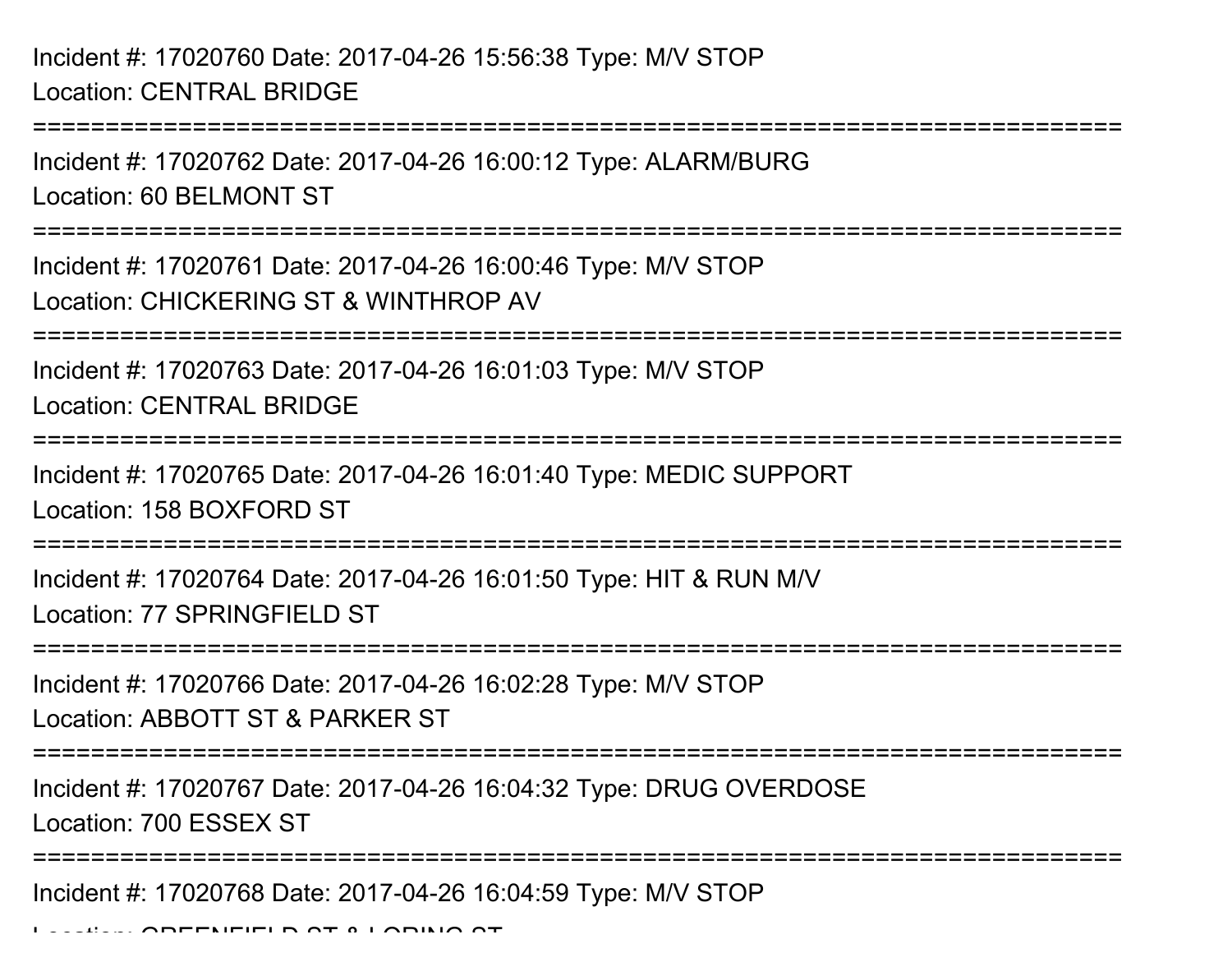===========================================================================Incident #: 17020770 Date: 2017-04-26 16:06:02 Type: SUS PERS/MVLocation: 229 ANDOVER ST===========================================================================Incident #: 17020769 Date: 2017-04-26 16:06:17 Type: DRUG VIOLocation: LAWRENCE ST & MAPLE ST

Incident #: 17020771 Date: 2017-04-26 16:09:50 Type: M/V STOP

Location: CENTRAL BR

===========================================================================

===========================================================================

Incident #: 17020772 Date: 2017-04-26 16:13:31 Type: M/V STOPLocation: DORCHESTER ST & S UNION ST

===========================================================================

Incident #: 17020773 Date: 2017-04-26 16:14:34 Type: M/V STOPLocation: BRADFORD ST & HAMPSHIRE ST

===========================================================================

Incident #: 17020774 Date: 2017-04-26 16:15:11 Type: M/V STOP

Location: GREENFIELD ST & LORING ST

===========================================================================

Incident #: 17020775 Date: 2017-04-26 16:17:18 Type: M/V STOP

Location: GREENFIELD ST & LORING ST

===========================================================================

Incident #: 17020776 Date: 2017-04-26 16:18:42 Type: M/V STOPLocation: CENTRAL BRIDGE

===========================================================================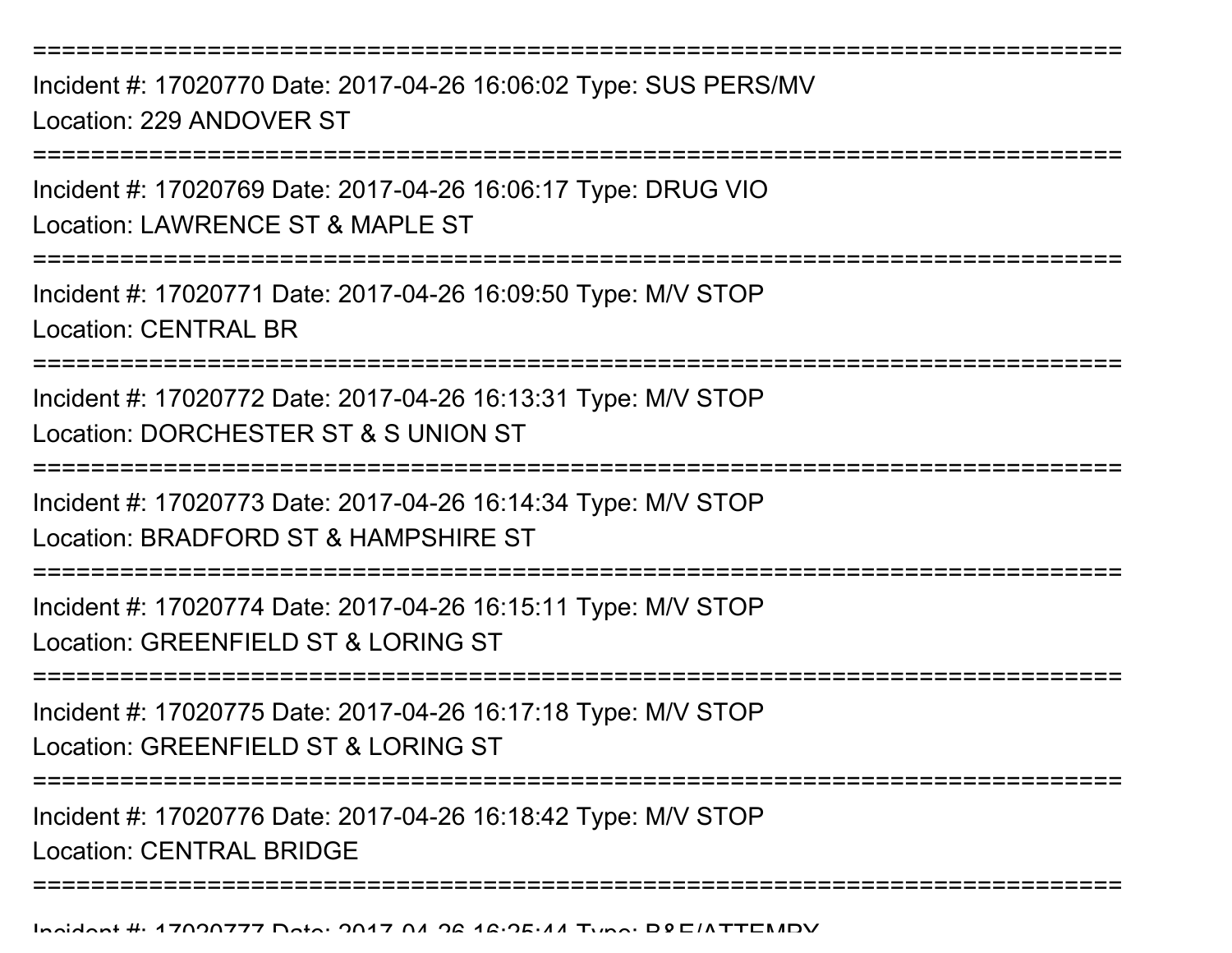===========================================================================

Incident #: 17020778 Date: 2017-04-26 16:29:21 Type: M/V STOPLocation: CANAL ST & UNION ST

===========================================================================

Incident #: 17020779 Date: 2017-04-26 16:34:53 Type: M/V STOPLocation: GREENFIELD ST & LORING ST

===========================================================================

Incident #: 17020780 Date: 2017-04-26 16:35:15 Type: M/V STOPLocation: BROADWAY & LOWELL ST

===========================================================================

Incident #: 17020781 Date: 2017-04-26 16:37:50 Type: M/V STOPLocation: GREENFIELD ST & LORING ST

===========================================================================

Incident #: 17020783 Date: 2017-04-26 16:40:00 Type: GENERAL SERVLocation: 1 HANCOCK ST

===========================================================================

Incident #: 17020782 Date: 2017-04-26 16:40:45 Type: M/V STOPLocation: GREENFIELD ST & LORING ST

===========================================================================

Incident #: 17020784 Date: 2017-04-26 16:44:48 Type: M/V STOPLocation: GRAFTON ST & WINTHROP AV

===========================================================================

===========================================================================

Incident #: 17020785 Date: 2017-04-26 16:46:51 Type: M/V STOPLocation: GREENFIELD ST & LORING ST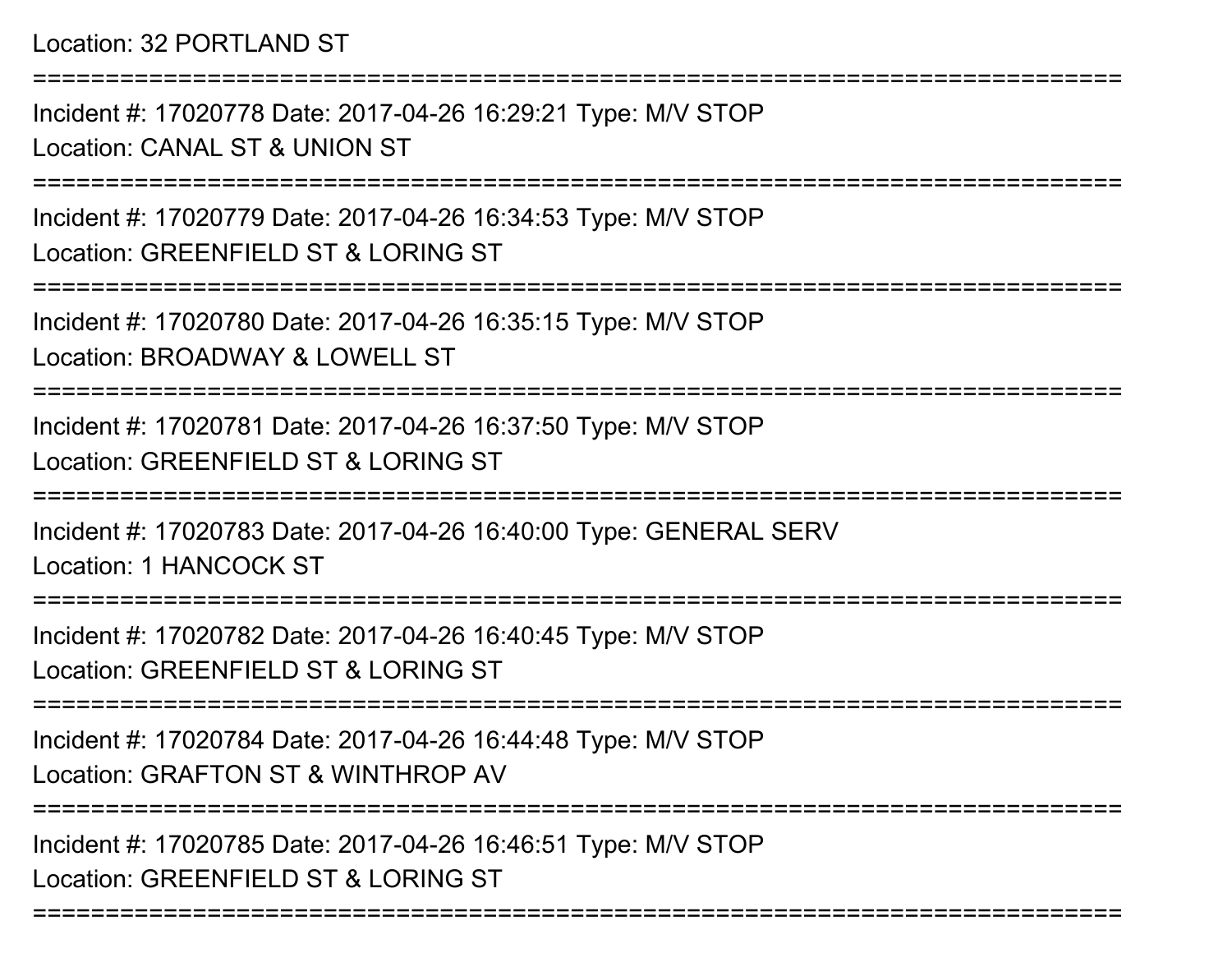Incident #: 17020786 Date: 2017-04-26 16:48:38 Type: M/V STOPLocation: BROADWAY & LOWELL ST

============================== Incident #: 17020787 Date: 2017-04-26 16:52:45 Type: M/V STOPLocation: GREENFIELD ST & LORING ST===========================================================================Incident #: 17020788 Date: 2017-04-26 16:53:51 Type: AUTO ACC/PILocation: 283 JACKSON ST===========================================================================Incident #: 17020789 Date: 2017-04-26 17:09:57 Type: AUTO ACC/PILocation: 324 AMES ST======================== Incident #: 17020790 Date: 2017-04-26 17:18:27 Type: NOTIFICATIONLocation: 117 THOREAU WAY #512===========================================================================Incident #: 17020791 Date: 2017-04-26 17:22:03 Type: M/V STOPLocation: 90 LOWELL ST ===========================================================================Incident #: 17020793 Date: 2017-04-26 17:22:46 Type: STOLEN PROPLocation: BROADWAY===========================================================================Incident #: 17020792 Date: 2017-04-26 17:23:09 Type: DOMESTIC/PROGLocation: 357 HAMPSHIRE ST**=================** 

Incident #: 17020794 Date: 2017-04-26 17:36:48 Type: RECOV/STOL/MVLocation: 35 ABBOTT ST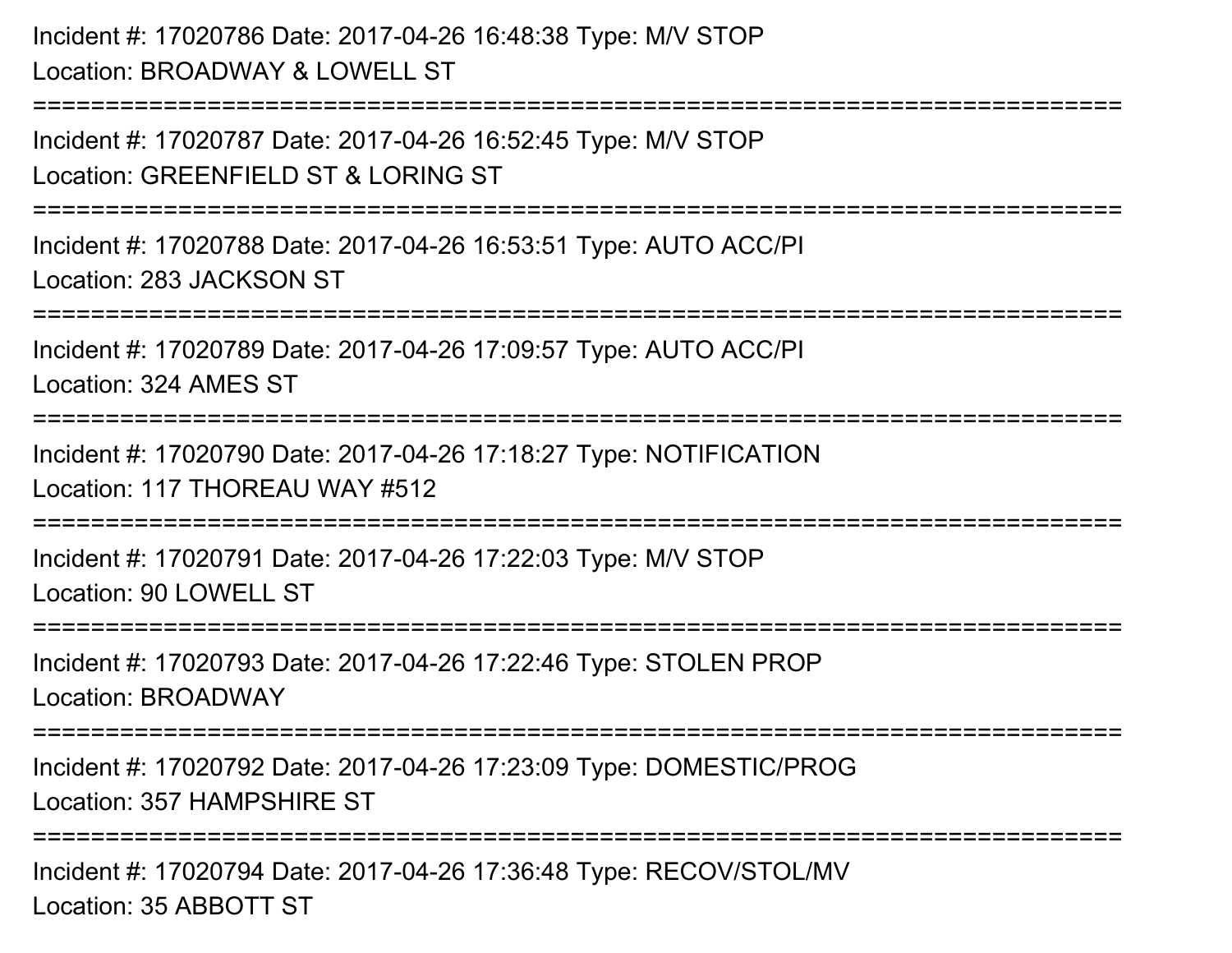Incident #: 17020795 Date: 2017-04-26 17:44:22 Type: M/V STOPLocation: GREENFIELD ST & LORING ST

Incident #: 17020796 Date: 2017-04-26 17:45:21 Type: M/V STOPLocation: GRAFTON ST & WINTHROP AV

===========================================================================

===========================================================================

Incident #: 17020797 Date: 2017-04-26 17:46:08 Type: M/V STOPLocation: EXETER ST & GRAFTON ST

===========================================================================

Incident #: 17020798 Date: 2017-04-26 17:46:34 Type: INVESTIGATIONLocation: LOWELL ST

===========================================================================

Incident #: 17020799 Date: 2017-04-26 17:47:09 Type: UNWANTEDGUESTLocation: 69 CROSS ST

===========================================================================

Incident #: 17020800 Date: 2017-04-26 17:52:14 Type: LARCENY/PASTLocation: WALK IN WALK IN / LAWRENCE ST & MYRTLE ST

===========================================================================

Incident #: 17020801 Date: 2017-04-26 18:04:04 Type: SUS PERS/MVLocation: MCDONALDS / 50 BROADWAY

===========================================================================

Incident #: 17020802 Date: 2017-04-26 18:18:21 Type: INVEST CONTLocation: UNDER LOWELL ST BRIDGE

===========================================================================

Incident #: 17020803 Date: 2017-04-26 18:20:56 Type: DISTURBANCE

 $\mathcal{L}$   $\mathcal{L}$   $\mathcal{L}$   $\mathcal{L}$   $\mathcal{L}$   $\mathcal{L}$   $\mathcal{L}$   $\mathcal{L}$   $\mathcal{L}$   $\mathcal{L}$   $\mathcal{L}$   $\mathcal{L}$   $\mathcal{L}$   $\mathcal{L}$   $\mathcal{L}$   $\mathcal{L}$   $\mathcal{L}$   $\mathcal{L}$   $\mathcal{L}$   $\mathcal{L}$   $\mathcal{L}$   $\mathcal{L}$   $\mathcal{L}$   $\mathcal{L}$   $\mathcal{$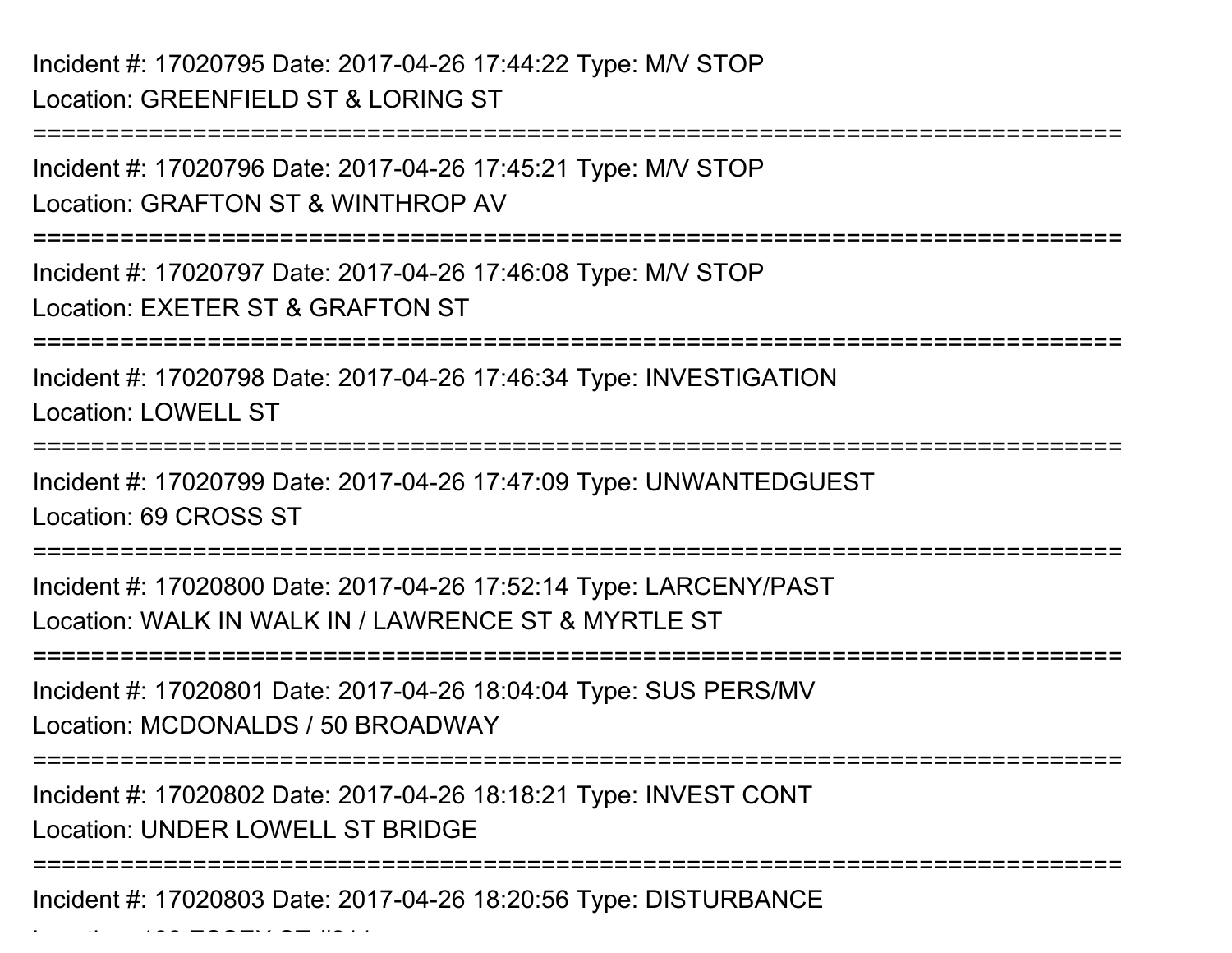===========================================================================Incident #: 17020804 Date: 2017-04-26 18:30:15 Type: M/V STOPLocation: JEFFERSON ST & S BOWDOIN ST===========================================================================Incident #: 17020805 Date: 2017-04-26 18:35:46 Type: DRUG VIOLocation: SHAWSHEEN PARK===========================================================================Incident #: 17020806 Date: 2017-04-26 18:38:06 Type: ALARMSLocation: 276 ESSEX ST===========================================================================Incident #: 17020807 Date: 2017-04-26 18:49:03 Type: M/V STOPLocation: 347 HAVERHILL ST ===========================================================================Incident #: 17020808 Date: 2017-04-26 18:54:41 Type: ALARMSLocation: 33 FRANKLIN ST FL 2 ===========================================================================Incident #: 17020809 Date: 2017-04-26 19:12:15 Type: M/V STOPLocation: SHAWSHEEN RD ===========================================================================Incident #: 17020810 Date: 2017-04-26 19:23:04 Type: M/V STOPLocation: FERGUSON ST & S BROADWAY===========================================================================Incident #: 17020811 Date: 2017-04-26 19:25:19 Type: NOISE ORDLocation: 310 LOWELL ST===========================================================================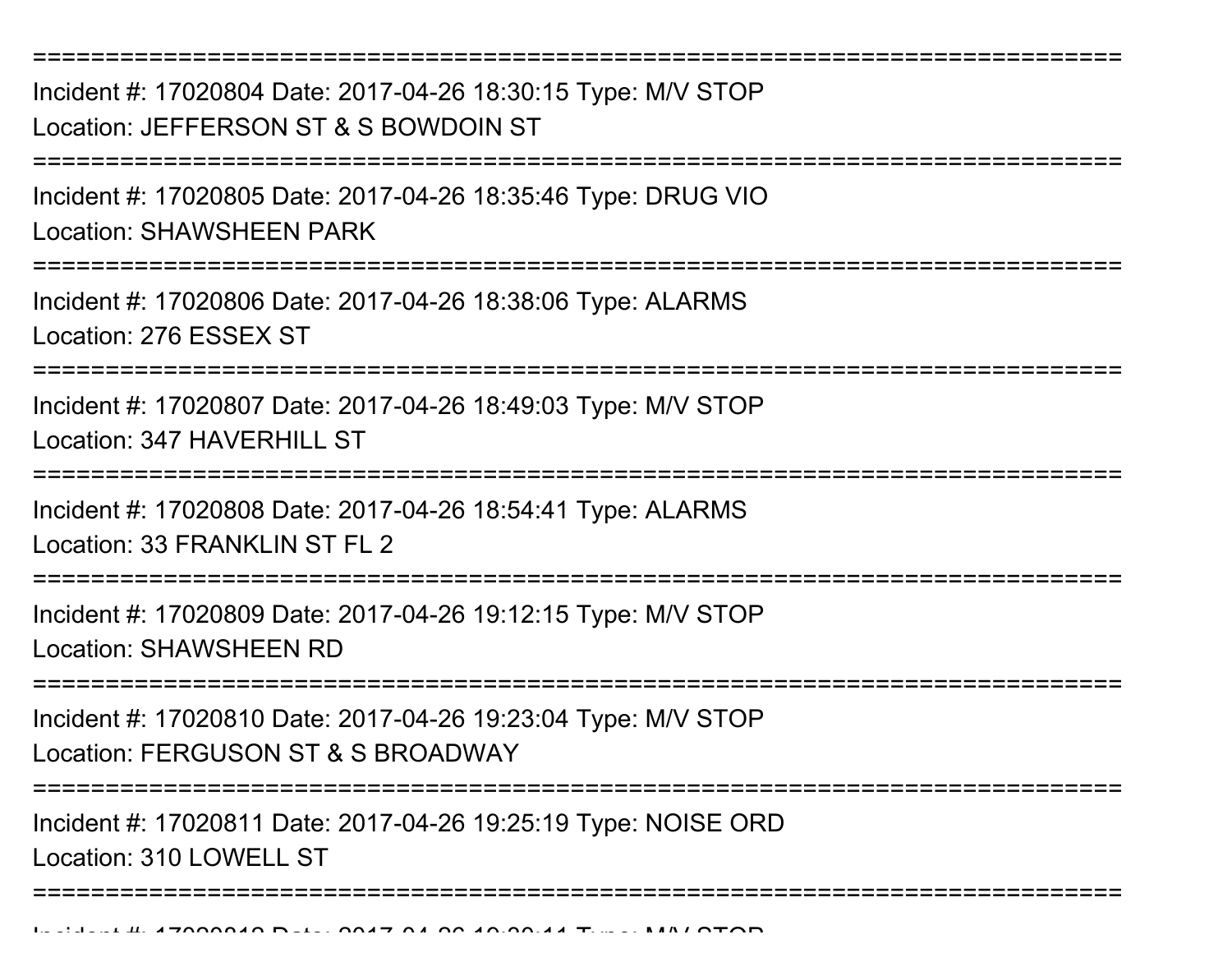Location: BRUCE SCHOOL / 135 BUTLER ST

===========================================================================

Incident #: 17020813 Date: 2017-04-26 19:39:51 Type: WARRANT SERVELocation: 70 SARGENT ST

===========================================================================

Incident #: 17020814 Date: 2017-04-26 19:42:24 Type: M/V STOPLocation: 185 HIGH ST

===========================================================================

Incident #: 17020815 Date: 2017-04-26 19:58:31 Type: MAL DAMAGELocation: 378 AMES ST

===========================================================================

Incident #: 17020816 Date: 2017-04-26 20:30:40 Type: M/V STOPLocation: CHESTNUT ST & WHITE ST

===========================================================================

Incident #: 17020817 Date: 2017-04-26 20:35:04 Type: M/V STOPLocation: S UNION ST & SALEM ST

===========================================================================

Incident #: 17020818 Date: 2017-04-26 20:59:47 Type: DOMESTIC/PROGLocation: 42 ALBION ST FL 2

===========================================================================

Incident #: 17020819 Date: 2017-04-26 21:23:24 Type: M/V STOP

Location: LAWRENCE ST & LEXINGTON ST

===========================================================================

===========================================================================

Incident #: 17020820 Date: 2017-04-26 21:41:07 Type: DISTURBANCELocation: 305 HAMPSHIRE ST FL 1